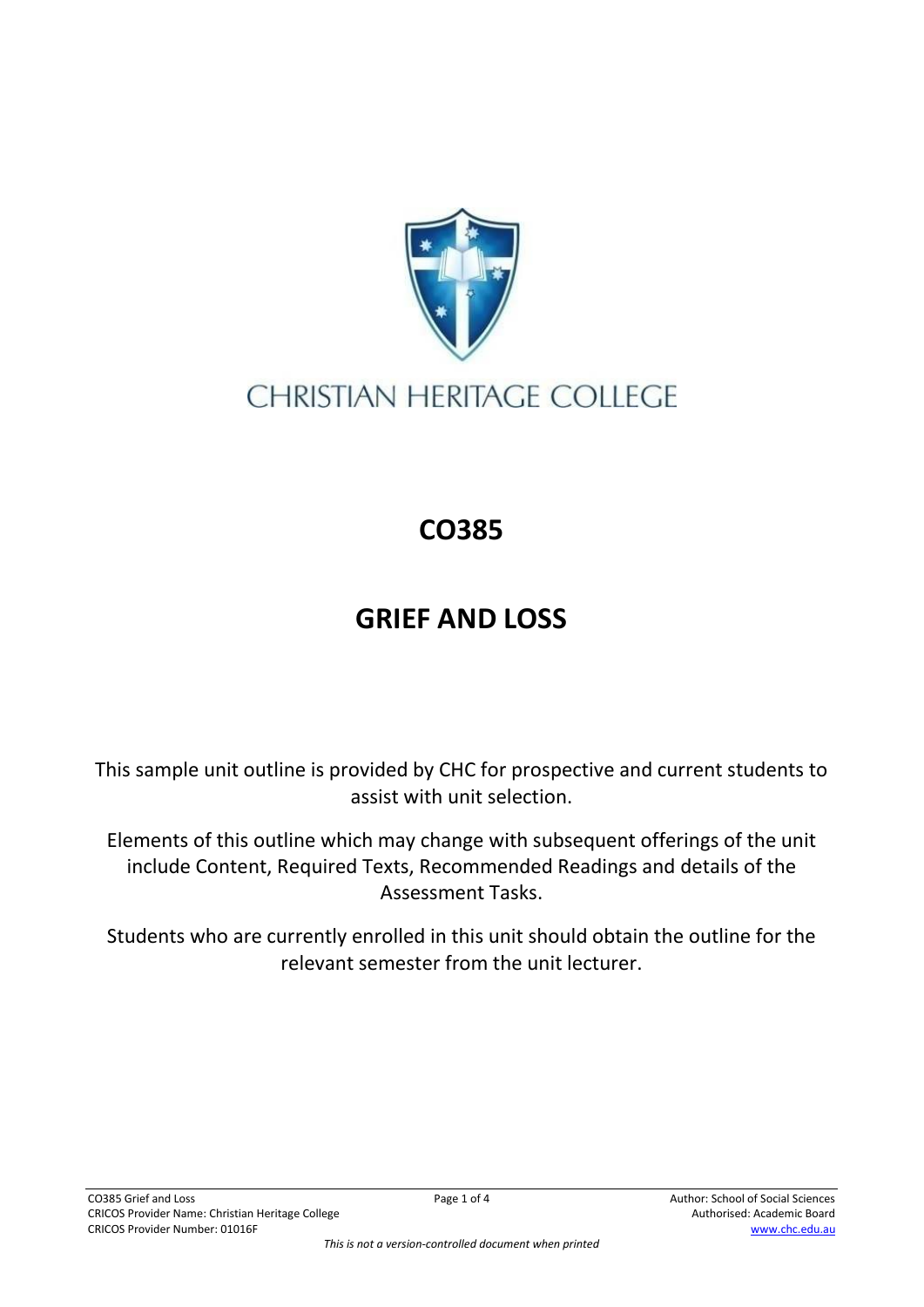| Unit code                                        | CO385                                                                                                                                                                                                                                                                                                                                                                                                                                                                                                                                                                                                                                                                               |
|--------------------------------------------------|-------------------------------------------------------------------------------------------------------------------------------------------------------------------------------------------------------------------------------------------------------------------------------------------------------------------------------------------------------------------------------------------------------------------------------------------------------------------------------------------------------------------------------------------------------------------------------------------------------------------------------------------------------------------------------------|
| Unit name                                        | Grief and Loss                                                                                                                                                                                                                                                                                                                                                                                                                                                                                                                                                                                                                                                                      |
| <b>Associated higher</b><br>education awards     | <b>Bachelor of Counselling</b>                                                                                                                                                                                                                                                                                                                                                                                                                                                                                                                                                                                                                                                      |
| <b>Duration</b>                                  | One semester                                                                                                                                                                                                                                                                                                                                                                                                                                                                                                                                                                                                                                                                        |
| Level                                            | Advanced                                                                                                                                                                                                                                                                                                                                                                                                                                                                                                                                                                                                                                                                            |
| Core/elective                                    | Elective                                                                                                                                                                                                                                                                                                                                                                                                                                                                                                                                                                                                                                                                            |
| Weighting                                        | Unit credit points:<br>10<br>Course credit points:<br>240                                                                                                                                                                                                                                                                                                                                                                                                                                                                                                                                                                                                                           |
| Delivery mode                                    | Face-to-face on site<br>External                                                                                                                                                                                                                                                                                                                                                                                                                                                                                                                                                                                                                                                    |
| <b>Student workload</b>                          | Face-to-face on site<br>35 hours<br>Contact hours<br>55 hours<br>Reading, study, and preparation<br>Assignment preparation<br>60\hours<br><b>TOTAL</b><br>150 hours<br>External<br>90 hours<br>Engagement with study materials<br>60 hours<br>Assignment preparation<br><b>TOTAL</b><br>150 hours                                                                                                                                                                                                                                                                                                                                                                                   |
|                                                  | Students requiring additional English language support are expected to undertake an<br>additional one hourger week.                                                                                                                                                                                                                                                                                                                                                                                                                                                                                                                                                                 |
| Prerequisites/<br>co-requisites/<br>restrictions | Prerequisites<br>60 credit points of Introductory Social Sciences units including<br>SO110 The Person of the Practitioner<br>SO112 Introduction to Human Behaviour<br>SO114 Foundational Interpersonal Skills                                                                                                                                                                                                                                                                                                                                                                                                                                                                       |
| Rationale                                        | Death, dying, and loss are the ever-present facets of life and living that are the unavoidable<br>experiences of every human being and, as such, are often at the root of the issues clients<br>bring to counselling.<br>This unit explores the diverse aspects of grief and loss across a spectrum that ranges from the<br>philosophical search for meaning in grief through to the neuroscientific findings of the twenty-<br>first century. The students will examine grief in a variety of contexts including relationship,<br>culture, and the Kingdom of God, as well as investigating the theories and counselling<br>interventions commonly associated with grief and loss. |
| <b>Prescribed text(s)</b>                        | DeFord, B., & Gilbert, R. (Eds.). (2013). Living, loving and loss: The interplay of intimacy,<br>sexuality and grief. Amityville, NY: Baywood.<br>Neimeyer, R. (Ed.). (2012). Techniques of grief therapy: Creative practices for counselling the<br>bereaved. New York, NY: Routledge.                                                                                                                                                                                                                                                                                                                                                                                             |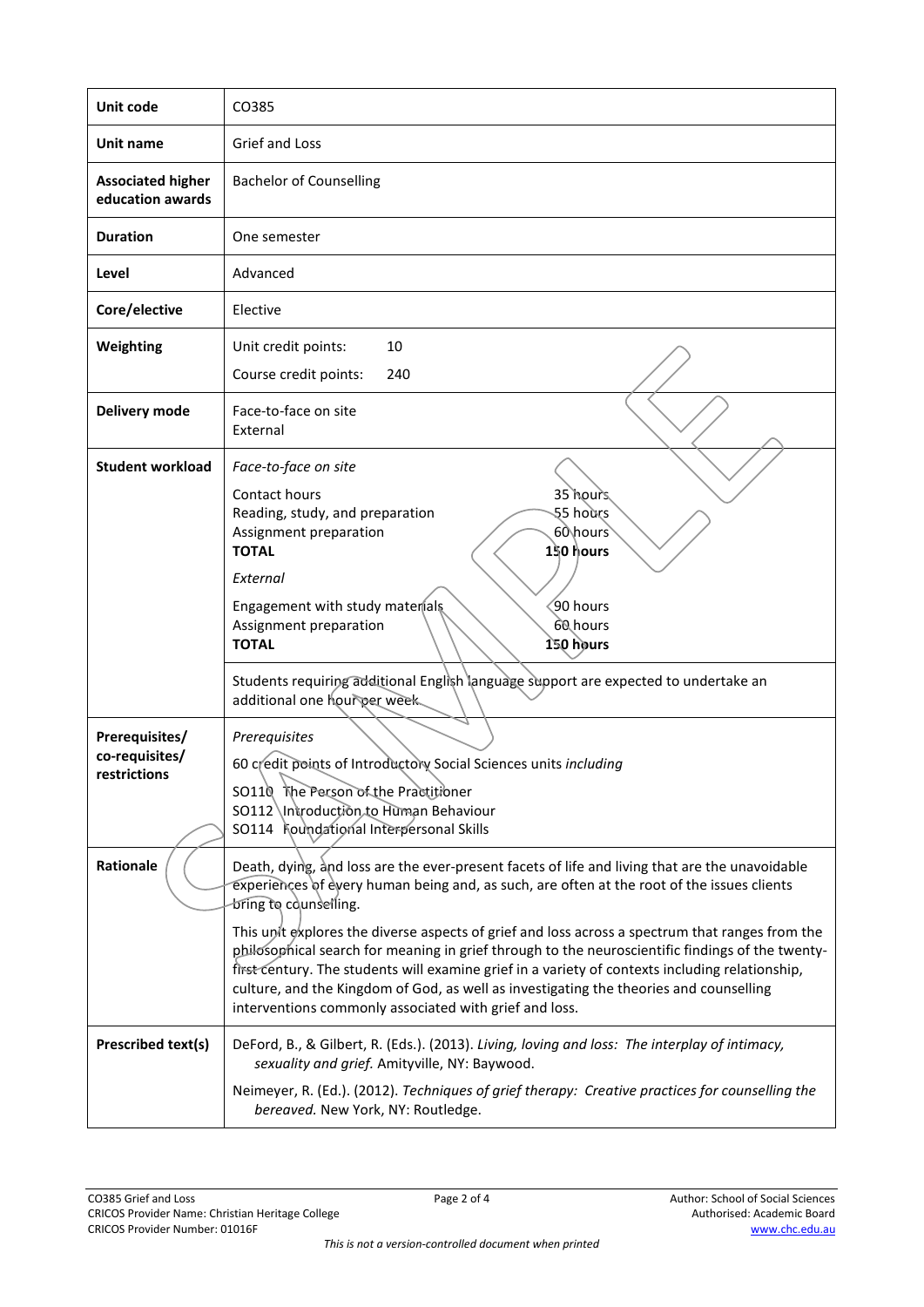| Recommended                                | <b>Books</b>                                                                                                                                                                                                                                                           |
|--------------------------------------------|------------------------------------------------------------------------------------------------------------------------------------------------------------------------------------------------------------------------------------------------------------------------|
| readings                                   | Hall, C. (2011). Beyond Kubler-Ross: Recent developments in our understanding of grief and<br>bereavement. Retrieved from:<br>http://www.psychology.org.au/publications/inpsych/2011/december/hall/                                                                    |
|                                            | Kastenbaum, R. (2016). Death, society and the human experience (11th ed.) Boston, MA: Allyn<br>& Bacon.                                                                                                                                                                |
|                                            | Lewis, C. S. (1961). A grief observed. New York, NY: HarperCollins. <sup>1</sup>                                                                                                                                                                                       |
|                                            | Malchiodi, C., & Crenshaw, D. (2014). Creative arts and play therapy for attachment problems.                                                                                                                                                                          |
|                                            | New York, NY: Guilford.                                                                                                                                                                                                                                                |
|                                            | Neimeyer, R. (Ed.). (2016). Techniques of grief therapy: Assessment and intervention. New<br>York, NY: Routledge.                                                                                                                                                      |
|                                            | Rohr, R. (2014). Silent compassion: Finding God in Contemplation, Cincinnati, OH: Franciscan<br>Media.                                                                                                                                                                 |
|                                            | Walsh, K. (2012). Grief and loss: Theories and skills for the helping professions (2nd ed.). Upper<br>Saddle River, NJ: Pearson.                                                                                                                                       |
|                                            | Winokuer, H., & Harris, D. (2012). Principles and practice of grief counselling. New York, NY:<br>Springer.                                                                                                                                                            |
|                                            | <b>Journals</b>                                                                                                                                                                                                                                                        |
|                                            | <b>Bereavement Care</b>                                                                                                                                                                                                                                                |
|                                            | Journal of Loss and Trauma: International Perspectives on Stress and Coping                                                                                                                                                                                            |
|                                            | Journal of Social Work in End-of-Life & Palliative Core                                                                                                                                                                                                                |
|                                            | Journal of Health Care Chaplaincy                                                                                                                                                                                                                                      |
|                                            | In addition to the resources above, students should have access to a Bible, preferably a<br>modern translation such as The Holy Bible: The New International Version 2011 (NIV 2011) or<br>The Holy Bible: New King James Version (NKJV)                               |
|                                            | These and other translations may be accessed free on-line at http://www.biblegateway.com.<br>The Bible app from LifeChurch.tv is also available free for smart phones and tablet devices.                                                                              |
| <b>Specialist resource</b><br>requirements | Nil                                                                                                                                                                                                                                                                    |
| Content                                    | 1. Grief, loss, and the human person in relationship<br>2. The interplay of intimacy and grief<br>3. The experience of grief and loss - A Christian worldview perspective<br>4. Lifespan experiences of grief and loss<br>5. Cultural expressions of grief and loss    |
|                                            | 6. Contem porary theories of grief and loss<br>7. Neuroscience and grief and loss<br>8. Complicated grief<br>9. Grief, loss and trauma<br>10. Counselling interventions for grief and loss<br>11. Specific grief and loss interventions<br>12. Grief, loss, and ritual |

<sup>&</sup>lt;sup>1</sup> Seminal text